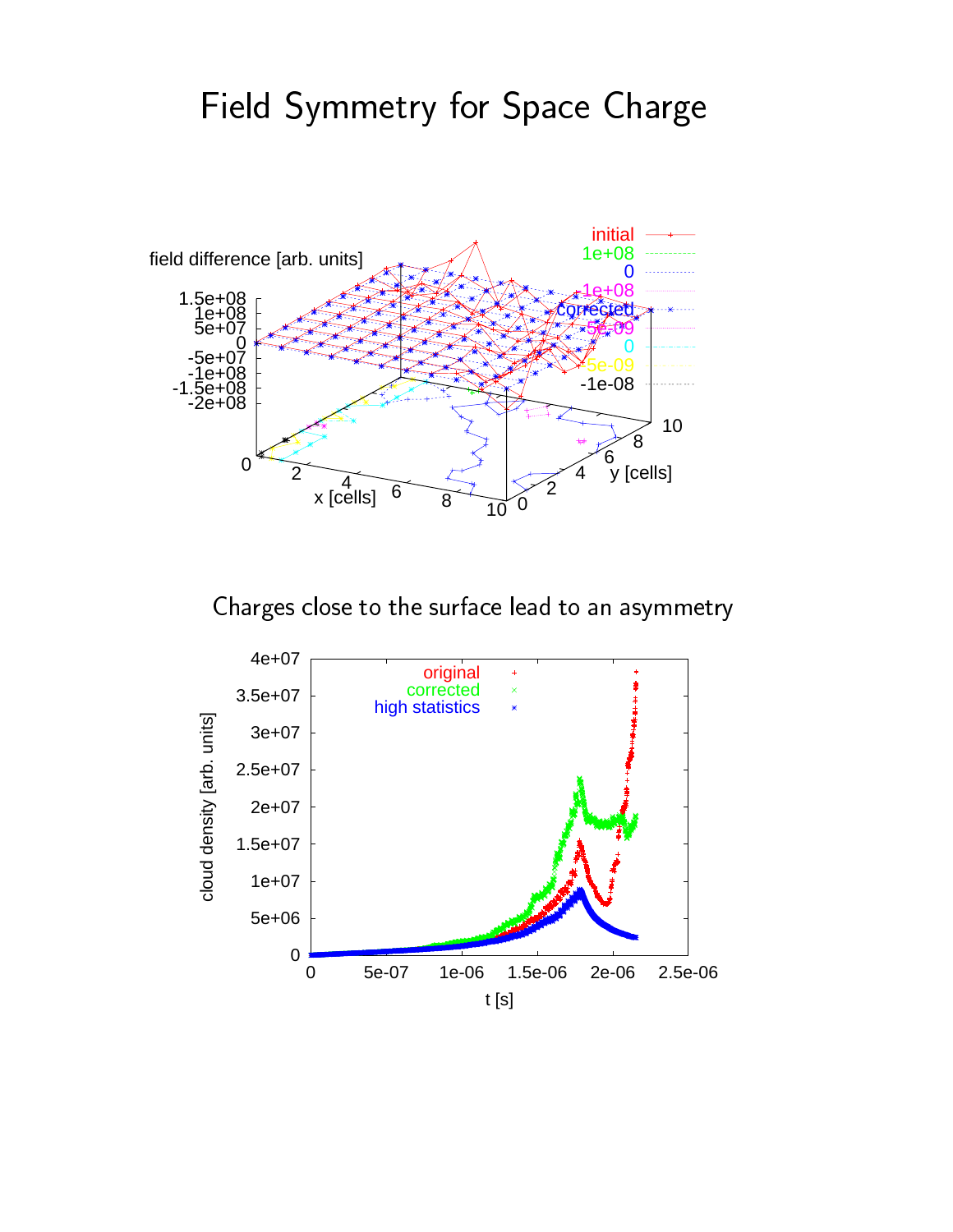

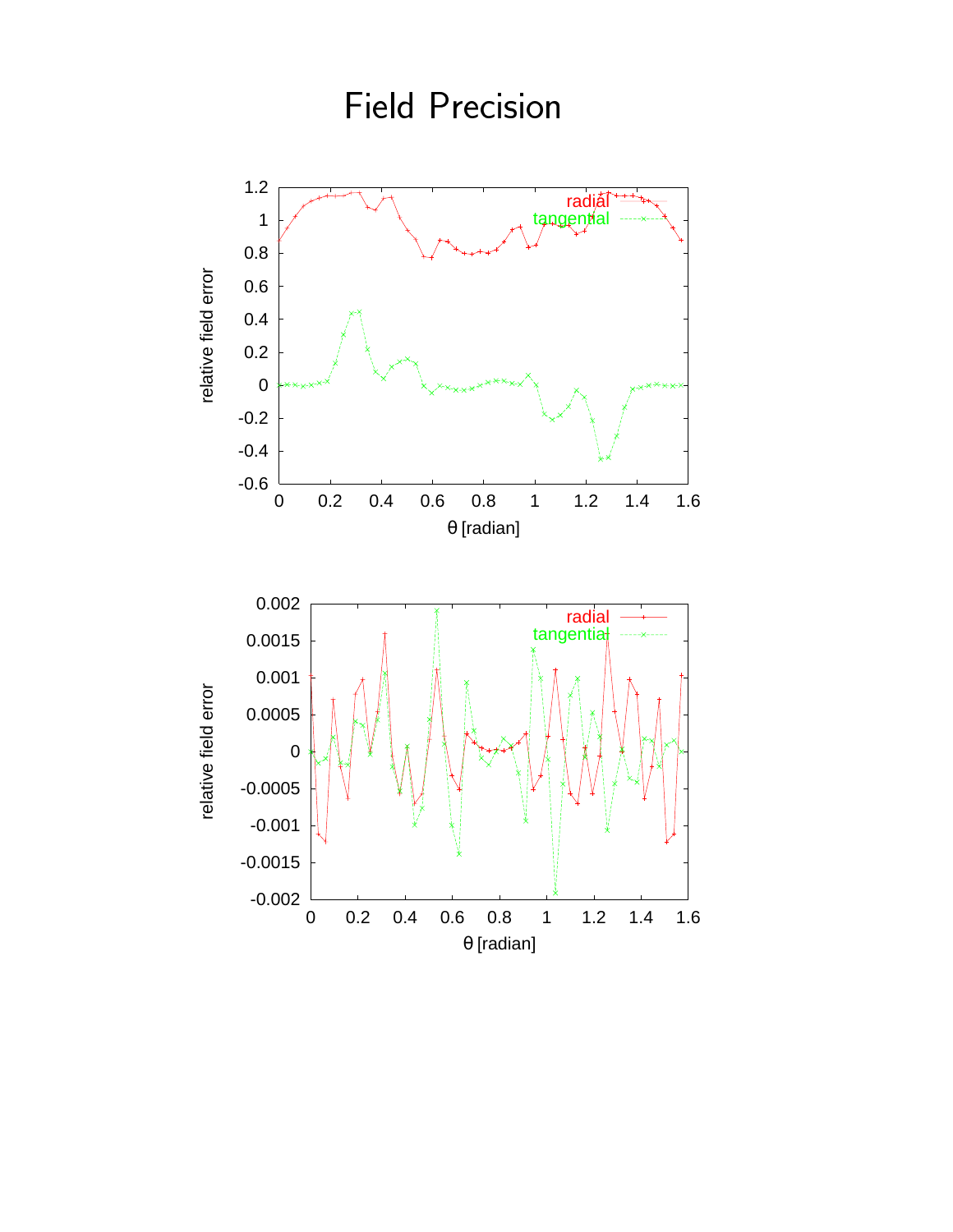## Improvements in Performance

Concentrating on elliptical case (LHC)

**Strong Dipole** 

only vertical motion

run time  $5 h \rightarrow 1 h$  (72 bunches)

improved space charge calculation

Quadrupole

Full solution of equation of motion using ODEsolver

```
run time 340s \rightarrow 145s (1 bunch)
```
better ODE-solver

Dipole with ODE-solver

Full solution of equation of motion using ODEsolver

can be done analytically  $(\gamma \approx 1)$ 

run time  $31 h \rightarrow 5 h$  (low field, 72 b.)

```
run time ?? h \rightarrow 1 h (high field, 72 b.)
```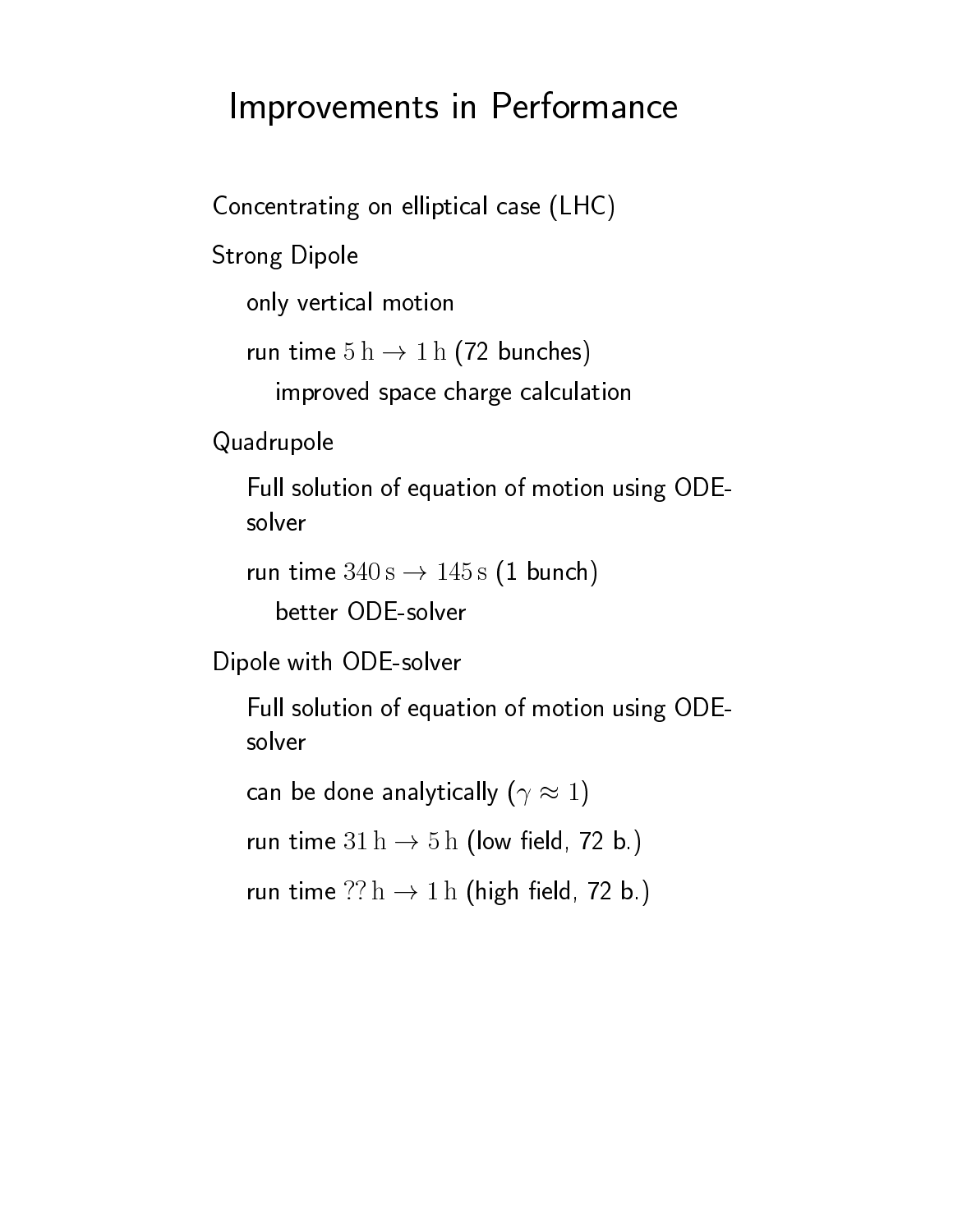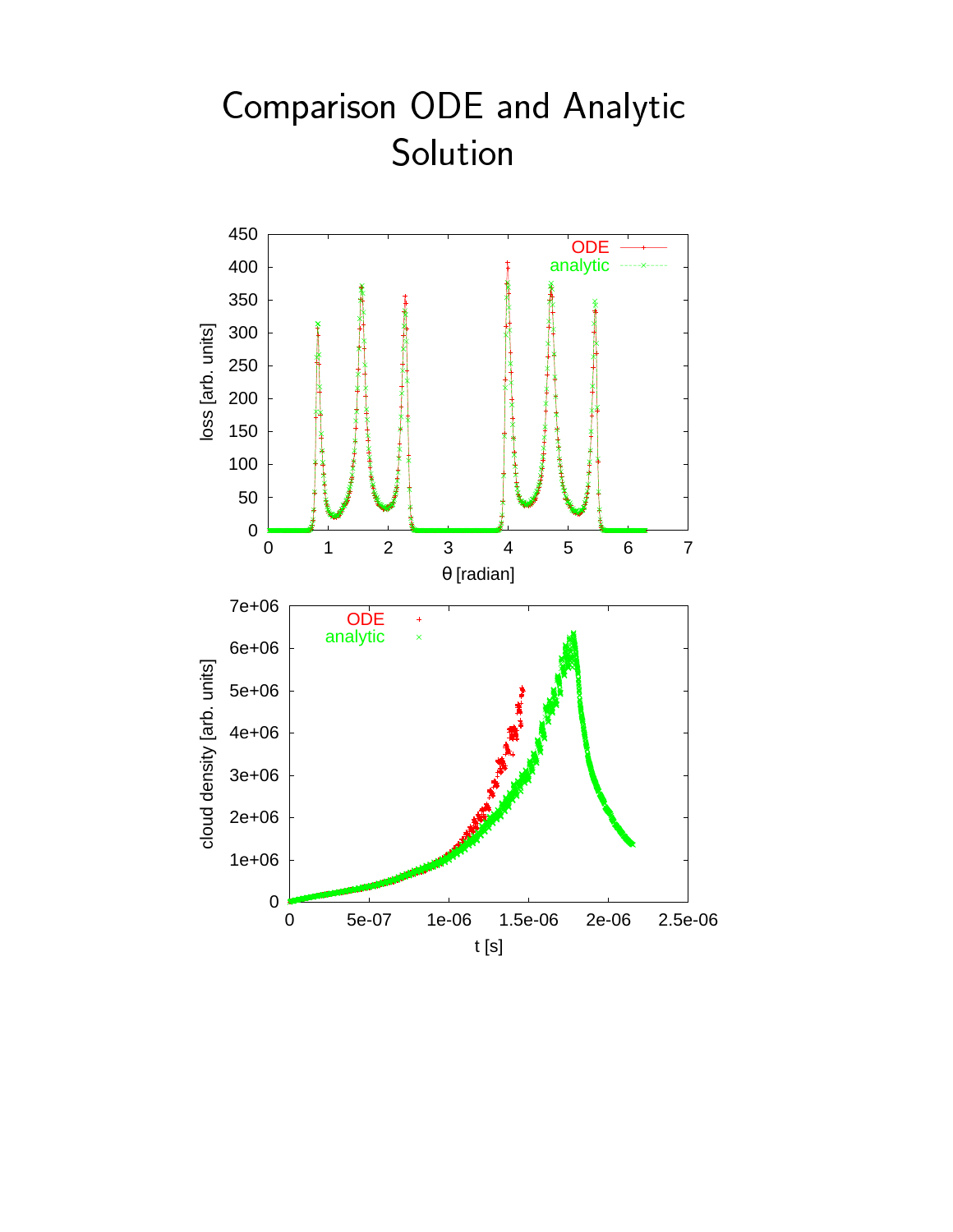## - ODE